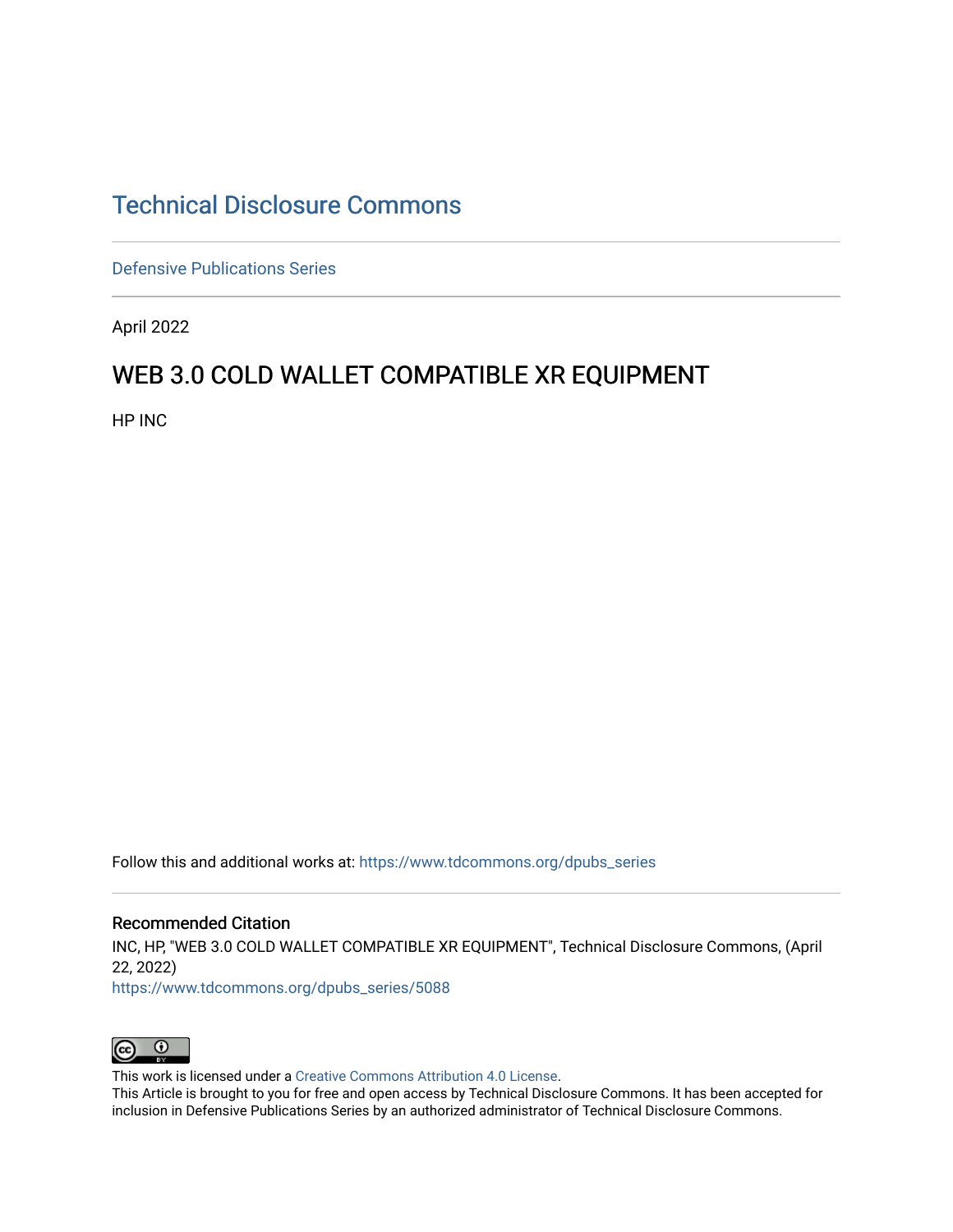## *Web 3.0 Cold Wallet compatible XR equipment*

With the recent Metaverse trend, new digital experiences are being developed every day for various purposes: work, education, entertainment, and others. Experiences become increasingly immersive leveraging XR devices and other emerging technologies.

Web 3.0 is a new version of the internet with an architecture build on decentralized and distributed networks such as blockchains. This architecture enables true ownership of digital assets, and trustless and permissionless interactions & transactions between users using cryptography and removing intermediaries from the equation. In Web 3.0 ecosystem, NFTs (Non-Fungible Tokens) are digital assets with unique identifiers. They can represent any digital belonging and are hosted on distributed networks such as blockchains. Cold wallets are pieces of hardware containing encrypted information for a user to access his wallet which contains all his digital belongings. Cold wallets contain private keys, which are required to sign any transaction on a blockchain, hence required to perform any action on the network. To use a cold wallet, the user sets up a password on it and plugs it to any personal system. The password he/she sets up enables him/her to use his/her private key to perform any action. Cold wallets the most secure way to store private keys as they are custodial (the user owns his/her private key) and this key is stored offline, preventing from cyberattacks. In a fully enabled Web 3.0 Metaverse, users would each store their digital assets(e.g., currencies, accessories, wearables, vehicle, house etc) on their wallets in the form NFTs and use this wallet as their interface to the Metaverse.

Digital identity management is a central piece and an open problem in the Metaverse race as it needs to provide enough freedom, security (for the user and its digital belongings) and privacy as well as ways to prevent and punish misbehaviors throughout the network. Currently, XR platform such as VR headsets or MR goggles exclusively manage identity and digital ownership via Web 2.0 protocols. This means that information about the users (e.g., identity, digital ownership, currency) is stored on centralized database and access rights are managed by logging in with a password on the database owner platform. This means that eventually, the user is not owning the data: the digital platform is. Indeed, the platform can edit/delete any information about any of its user. Web 3.0 architecture are an alternative to this centralization of data, empowering users and giving them true ownership over their data and belongings.

In the present innovation, we wish to build software and hardware interoperability between Web 3.0 cold wallets and blockchain network associated and various XR equipment. That way, a user could store his/her digital belonging on a blockchain, keep his/her secret key in a cold wallet and plug this wallet directly to his/her XR equipment when accessing the Metaverse to be able to take advantage of his/her digital belongings in it in a secure way and keeping true ownership over it. This feature would be crucial in the Metaverse as we need to secure blockchain digital belongings, identity features, and digital currency private keys offline and be easily able to recover it when we connect to the Metaverse. XR equipment are the door to the Metaverse and with the current idea, cold wallets are the key to open this door. Cold wallets ensure that you enter the Metaverse as you and prevent any other user to usurpate your identity.

Compatibility would be ensured in several steps: first, we would connect cold wallets to XR equipment's using USB connection. Then, instead of typing a password to unlock the cold wallet, the wallet would communicate to the XR piece of equipment to make it perform a retina scan. This retina